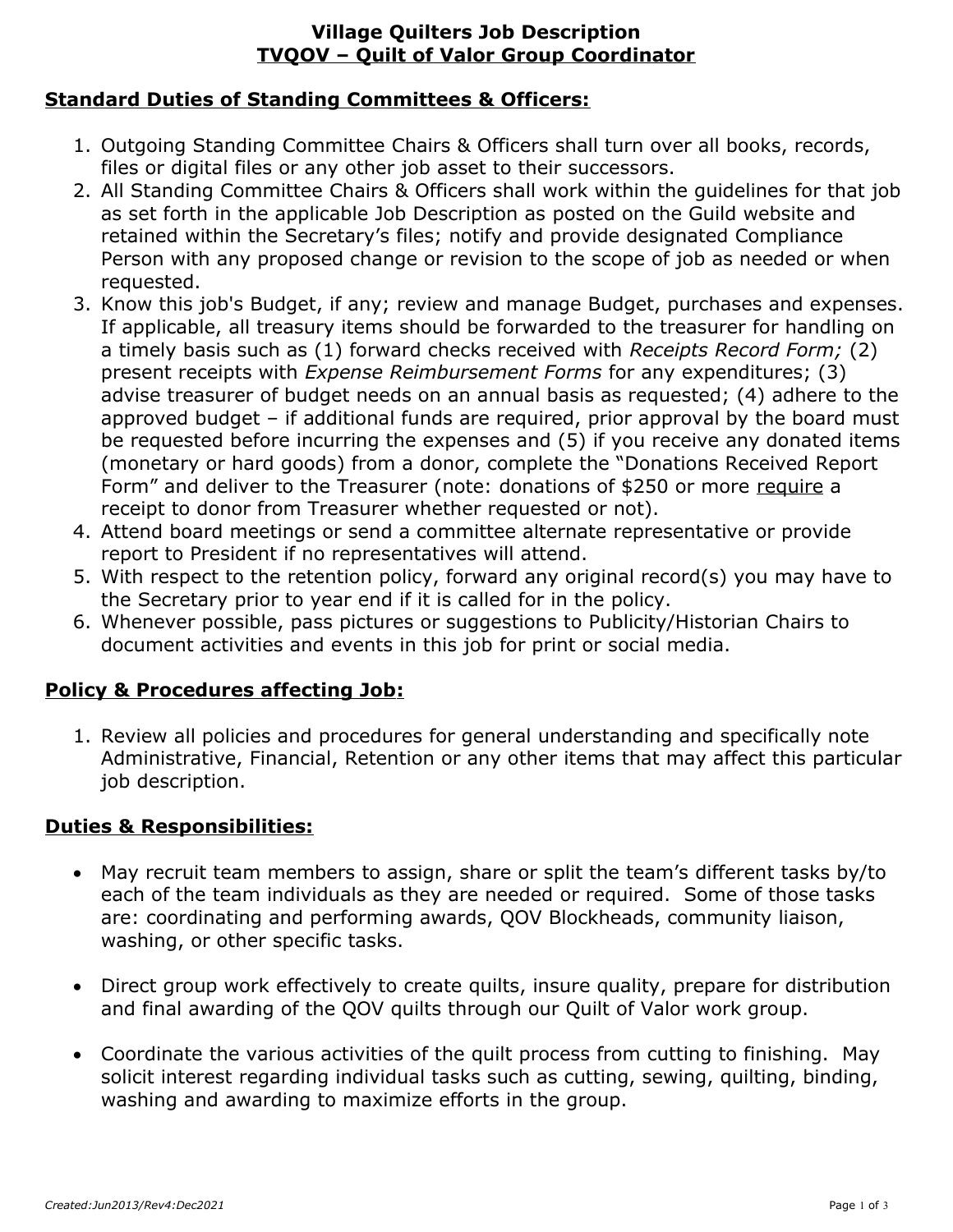#### **Village Quilters Job Description TVQOV – Quilt of Valor Group Coordinator**

 Apprise QOV group and general membership as to special distribution and/or any special needs requests. Share this information with the Guild membership by either a verbal report at the meetings, have information posted on the website and/or through the E-Bulletin.

### *Administrative***:**

- If desired, may identify additional community outlets or Veteran's groups where QOV may be awarded.
- Respond to individual requests for local QOV.
- Manage and produce items such as recipient letters, QOV Certificates and quilt care instruction page for the official VQ Recipient Certificate Folder which accompanies the QOV
- Make contacts with organizations, if needed, such as Smokey Mountain Service Dogs, Retired Military, VFW, AMVETS, American Legion and other TV veterans groups with regard to needs and lead time for future deliveries; may recruit member to be the official liaison with a particular group.
- Arrange delivery of QOV quilts to regional QOV rep or other Group Leaders in other TN areas if needed or requested.
- Keep records of all distributions to regional and/or local groups as well as awards made. Update QOVF.org through the TRELLO system (or other system Foundation uses) after presentations or direct on Foundation website if not through that system.
- Keep records of who makes each quilt, status of quilt in process and when (and to who) it is handed off to and returned by long arm quilters.
- Make sure QOVF group membership for TVQI is renewed each year in October; facilitate QOVF group members with renewal if needed
- Track donations received; insure posted to revenue and transferred to expense line reserved for QOV
- In addition to Standard Duties regarding Donations, always send formal Thank You letter to donator, whether monetary, hard goods or monetary gift cards; keep track of donations in QOV Budget and Actual file.
- If any monetary donations are made to QOVFoundation through Guild, report those to QOVF treasurer with the appropriate forms.
- Adhere to all compliance in the QOVF Policy & Procedures Book including the Job Description in Appendix B for Group Leaders; stay up to date on Foundation changes. Respond to Foundation requests or needs as and when required.